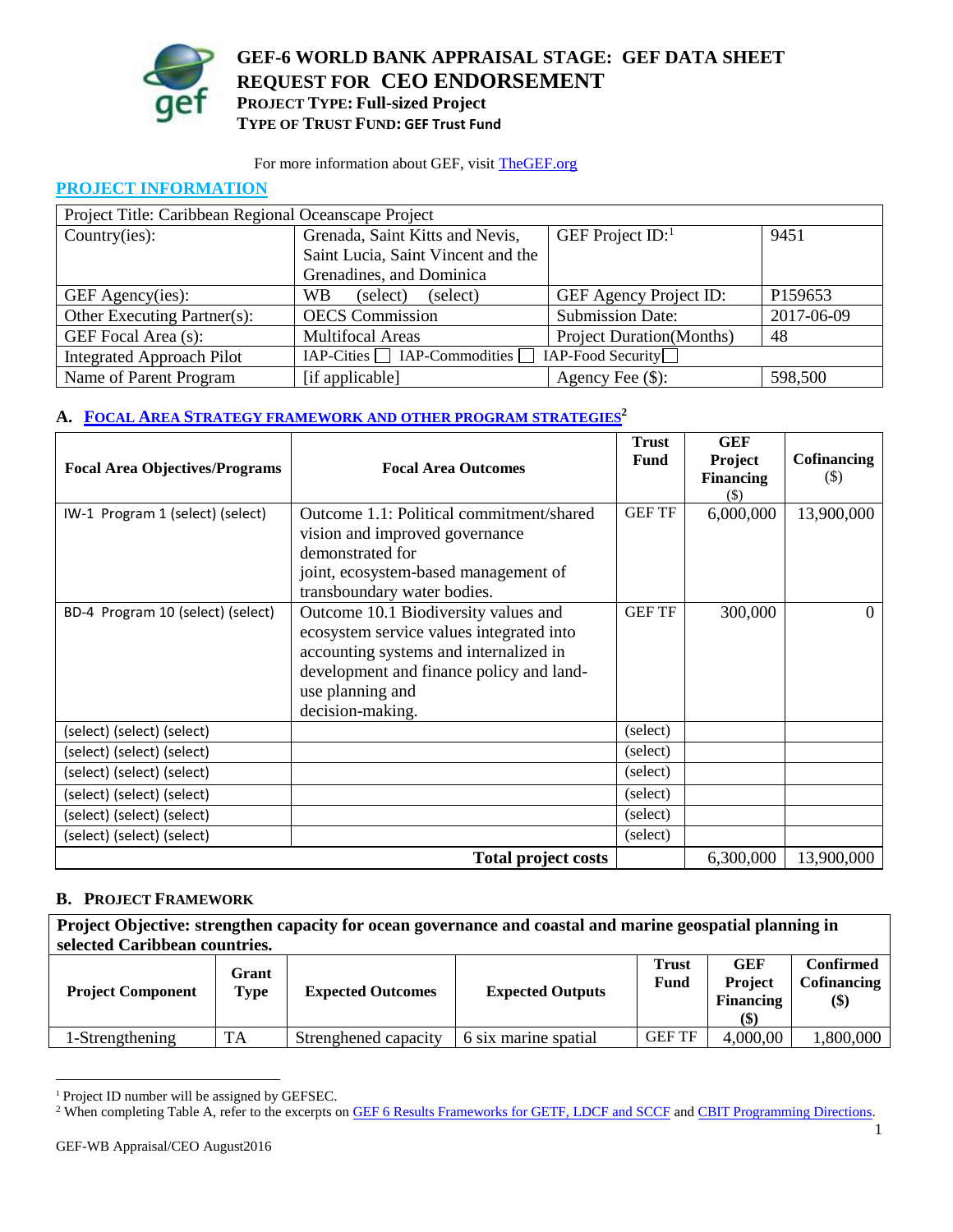| Ocean Governance                             |           | for ocean governance<br>through the<br>development and<br>endorsement of<br><b>Coastal and Marine</b><br>Spatial Plans and<br>associated training, in<br>a participatory<br>manner.<br><b>Strenghened National</b><br>and Regional Ocean<br>Strategies/Policies | plans (MSPs)<br>including a regional<br>MSP, and 4 new coastal<br>master plans (CMPs)<br>developed, and<br>endorsed by member<br>states at Ministerial<br>level and by the OECS<br>Commission.<br>90% of stakeholder<br>groups participating in<br>consultations<br>6 Coordinating bodies<br>formed and actively<br>oversee the<br>development of the<br>national and regional<br>level marine and<br>coastal spatial plans<br>At least 2 National<br>policies developed in<br>support of ocean |               | $\overline{0}$       |            |
|----------------------------------------------|-----------|-----------------------------------------------------------------------------------------------------------------------------------------------------------------------------------------------------------------------------------------------------------------|-------------------------------------------------------------------------------------------------------------------------------------------------------------------------------------------------------------------------------------------------------------------------------------------------------------------------------------------------------------------------------------------------------------------------------------------------------------------------------------------------|---------------|----------------------|------------|
| 2-Strengthening<br>Knowledge and<br>Capacity | <b>TA</b> | <b>Improved OECS</b><br>ocean data coverage<br>and access to ocean<br>education on existing<br>platforms.                                                                                                                                                       | governance.<br>4 Knowledge<br>partnerships formed to<br>develop and/or deliver<br>training and data on the<br>blue economy.<br>75 Decision makers<br>sensitized on how to<br>transition to the Blue<br>Economy.<br><b>IWLearn</b> activities<br>completed<br>Learning products<br>developed on the blue<br>economy                                                                                                                                                                              | <b>GEF TF</b> | 1,985,00<br>$\theta$ | 11,000,000 |
|                                              | (select)  |                                                                                                                                                                                                                                                                 |                                                                                                                                                                                                                                                                                                                                                                                                                                                                                                 | (select)      |                      | 1,100,000  |
|                                              | (select)  |                                                                                                                                                                                                                                                                 |                                                                                                                                                                                                                                                                                                                                                                                                                                                                                                 | (select)      |                      |            |
|                                              | (select)  |                                                                                                                                                                                                                                                                 |                                                                                                                                                                                                                                                                                                                                                                                                                                                                                                 | (select)      |                      |            |
|                                              | (select)  |                                                                                                                                                                                                                                                                 |                                                                                                                                                                                                                                                                                                                                                                                                                                                                                                 | (select)      |                      |            |
|                                              |           |                                                                                                                                                                                                                                                                 | Subtotal                                                                                                                                                                                                                                                                                                                                                                                                                                                                                        |               | 5,985,00             | 13,900,000 |
|                                              |           |                                                                                                                                                                                                                                                                 |                                                                                                                                                                                                                                                                                                                                                                                                                                                                                                 |               | $\Omega$             |            |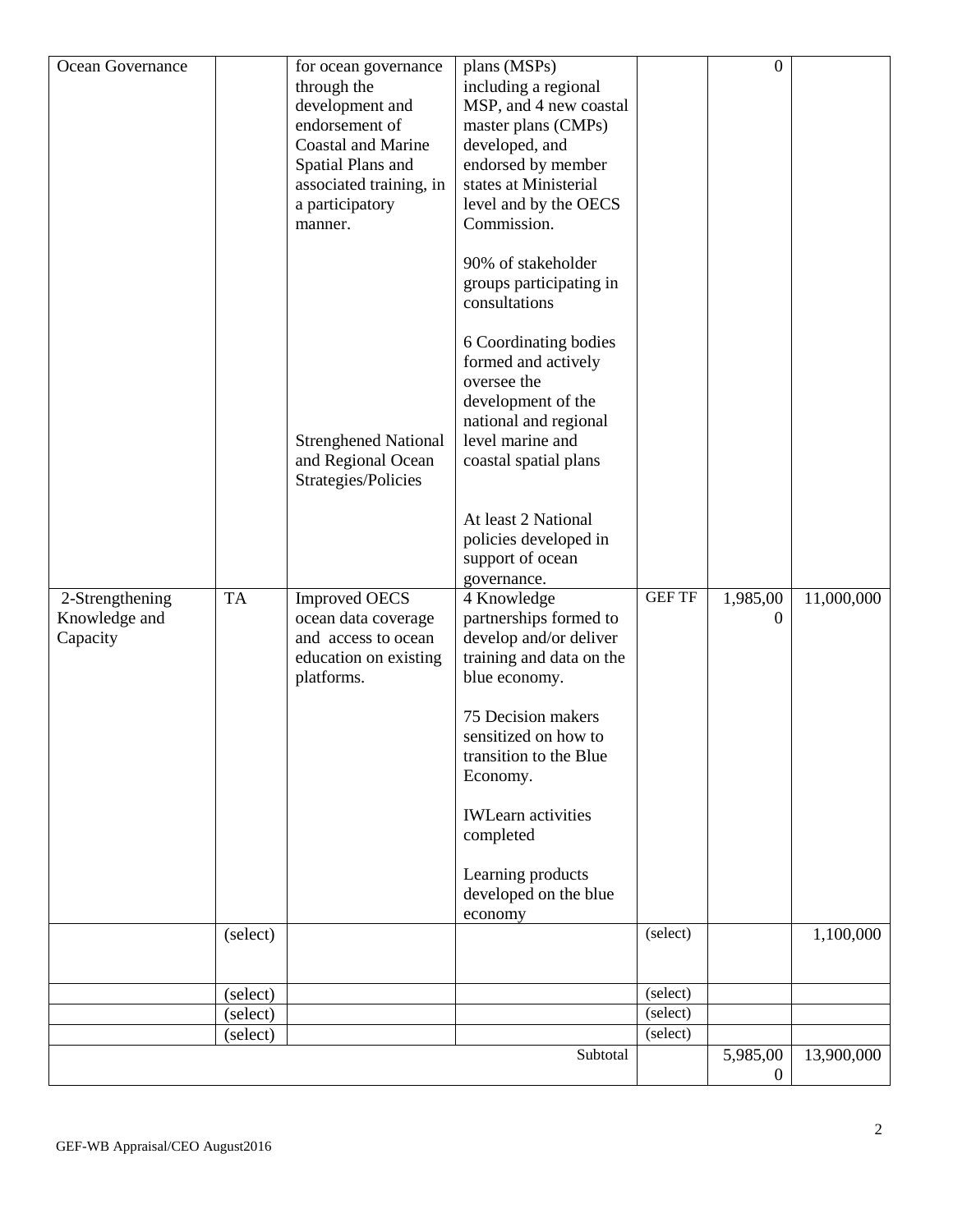| (PMC) <sup>3</sup><br>(select)<br>Cost<br>management<br>Proieci                 | 315,000 |      |
|---------------------------------------------------------------------------------|---------|------|
| <b>GEF</b><br>Project Financing<br><b>Total</b>                                 | 6300000 | 39OC |
| 1.73.621<br>$\sim$ $\sim$ $\sim$ $\sim$ $\sim$<br>$\overline{\phantom{0}}$<br>. |         |      |

If Multi-Trust Fund project: PMC in this table should be the total and enter trust fund PMC breakdown here ( )

### **C. SOURCES OF CONFIRMED C[OFINANCING](http://gefweb.org/Documents/Council_Documents/GEF_C21/C.20.6.Rev.1.pdf) FOR THE PROJECT BY SOURCE AND BY NAME (\$)**

Please include letters confirming [cofinancing](http://www.thegef.org/gef/policy/co-financing) for the project with this form

| <b>Sources of Co-financing</b> | Name of Co-financier (source) | <b>Type of Cofinancing</b> | Cofinancing<br>Amount $(\$)$ |
|--------------------------------|-------------------------------|----------------------------|------------------------------|
| Recipient Government           | <b>OECS</b> Commission        | In-kind                    | 2,900,000                    |
| Others                         | The Nature Conservancy        | In-kind                    | 4,000,000                    |
| Others                         | Virtual Educa Foundation      | In-kind                    | 7,000,000                    |
| Others                         |                               | (select)                   |                              |
| (select)                       |                               | (select)                   |                              |
| (select)                       |                               | (select)                   |                              |
| (select)                       |                               | (select)                   |                              |
| (select)                       |                               | (select)                   |                              |
| (select)                       |                               | (select)                   |                              |
| <b>Total Co-financing</b>      |                               |                            | 13,900,000                   |

### D. **TRUST FUND RESOURCES REQUESTED BY AGENCY, FOCAL AREA AND COUNTRY**<sup>1</sup>

|                      |                              |                        |                             |                                       |                                                  | (in \$)                      |                           |
|----------------------|------------------------------|------------------------|-----------------------------|---------------------------------------|--------------------------------------------------|------------------------------|---------------------------|
| <b>GEF</b><br>Agency | Trust<br>Fund                | Country<br>Name/Global | <b>Focal Area</b>           | <b>Programming of</b><br><b>Funds</b> | <b>GEF</b><br>Project<br><b>Financing</b><br>(a) | <b>Agency</b><br>Fee $(b)^2$ | <b>Total</b><br>$(c)=a+b$ |
| <b>WB</b>            | <b>GEF TF</b>                | Regional               | <b>International Waters</b> | (select as applicable)                | 6,000,000                                        | 570,000                      | 6,570,000                 |
| <b>WB</b>            | <b>GEF TF</b>                | Grenada                | <b>Biodiversity</b>         | (select as applicable)                | 300,000                                          | 28,500                       | 328,500                   |
| (select)             | (select)                     |                        | (Select)                    | (select as applicable)                |                                                  |                              | $\overline{0}$            |
| (select)             | (select)                     |                        | (Select)                    | (select as applicable)                |                                                  |                              | $\overline{0}$            |
| (select)             | (select)                     |                        | (Select)                    | (select as applicable)                |                                                  |                              | $\overline{0}$            |
| (select)             | (select)                     |                        | (Select)                    | (select as applicable)                |                                                  |                              | $\overline{0}$            |
| (select)             | (select)                     |                        | (Select)                    | (select as applicable)                |                                                  |                              | $\overline{0}$            |
| (select)             | (select)                     |                        | (Select)                    | (select as applicable)                |                                                  |                              | $\overline{0}$            |
| (select)             | (select)                     |                        | (Select)                    | (select as applicable)                |                                                  |                              | $\overline{0}$            |
| (select)             | (select)                     |                        | (Select)                    | (select as applicable)                |                                                  |                              | $\overline{0}$            |
|                      | <b>Total Grant Resources</b> |                        |                             |                                       | 6,300,000                                        | 598,500                      | 6,898,500                 |

<sup>1</sup> In case of a single focal area, single country, single GEF Agency project, and single trust fund project, no need to provide information for this table. PMC amount from Table B should be included proportionately to the focal area amount in this table.

 $2$  Refer to th[e Fee Policy for GEF Partner Agencies](http://www.thegef.org/gef/sites/thegef.org/files/documents/document/gef-fee-policy.pdf)

### **E. DOES THE PROJECT INCLUDE A "NON-GRANT" INSTRUMENT?** No

 (If [non-grant instruments](http://www.thegef.org/gef/policy/non-grant_instruments) are used, provide in Annex B an indicative calendar of expected reflows to your Agency and to the GEF/LDCF/SCCF/CBIT Trust Fund).

l

<sup>3</sup> PMC should be charged proportionately to focal areas based on focal area project grant amount in Table D below.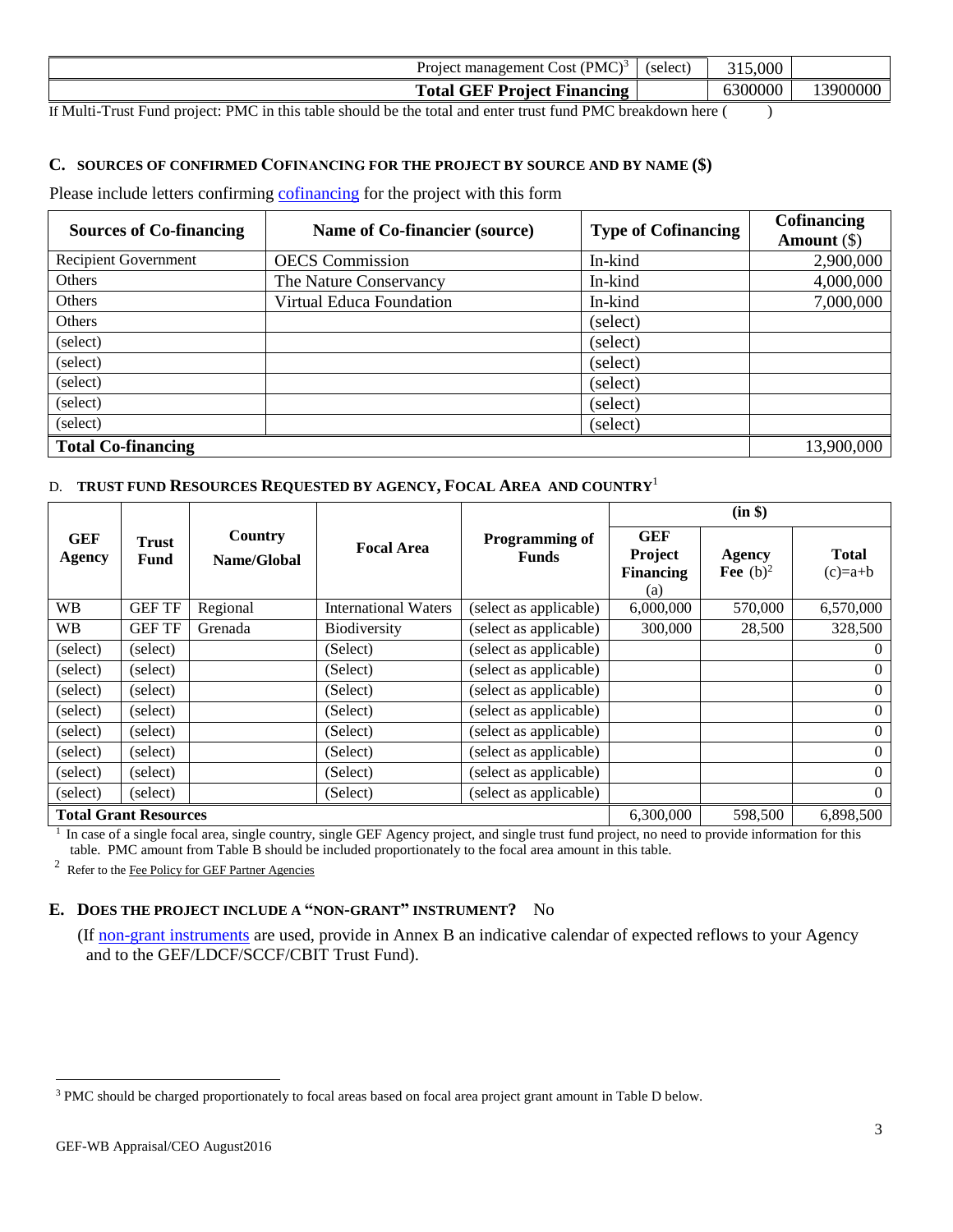# **F. PROJECT'S TARGET CONTRIBUTIONS TO GLOBAL ENVIRONMENTAL BENEFITS<sup>4</sup>**

Provide the expected project targets as appropriate.

| <b>Corporate Results</b>                                                                                                                                           | <b>Replenishment Targets</b>                                                                                                 | <b>Project Targets</b>                |
|--------------------------------------------------------------------------------------------------------------------------------------------------------------------|------------------------------------------------------------------------------------------------------------------------------|---------------------------------------|
| 1. Maintain globally significant biodiversity<br>and the ecosystem goods and services that<br>it provides to society                                               | Improved management of landscapes and<br>seascapes covering 300 million hectares                                             | hectares                              |
| 2. Sustainable land management in<br>production systems (agriculture,<br>rangelands, and forest landscapes)                                                        | 120 million hectares under sustainable land<br>management                                                                    | hectares                              |
| 3. Promotion of collective management of<br>transboundary water systems and<br>implementation of the full range of policy,<br>legal, and institutional reforms and | Water-food-ecosystems security and conjunctive<br>management of surface and groundwater in at<br>least 10 freshwater basins; | Number of freshwater<br><i>basins</i> |
| investments contributing to sustainable use<br>and maintenance of ecosystem services                                                                               | 20% of globally over-exploited fisheries (by<br>volume) moved to more sustainable levels                                     | Percent of fisheries,<br>by volume    |
| 4. Support to transformational shifts towards a<br>low-emission and resilient development<br>path                                                                  | 750 million tons of CO <sub>2e</sub> mitigated (include both<br>direct and indirect)                                         | Metric tons                           |
| 5. Increase in phase-out, disposal and<br>reduction of releases of POPs, ODS,                                                                                      | Disposal of 80,000 tons of POPs (PCB, obsolete<br>pesticides)                                                                | Metric tons                           |
| mercury and other chemicals of global<br>concern                                                                                                                   | Reduction of 1000 tons of Mercury                                                                                            | Metric tons                           |
|                                                                                                                                                                    | Phase-out of 303.44 tons of ODP (HCFC)                                                                                       | ODP tons                              |
| 6. Enhance capacity of countries to<br>implement MEAs (multilateral<br>environmental agreements) and                                                               | Development and sectoral planning frameworks<br>integrate measurable targets drawn from the<br>MEAs in at least 10 countries | Number of countries<br>5              |
| mainstream into national and sub-national<br>policy, planning financial and legal<br>frameworks                                                                    | Functional environmental information systems<br>are established to support decision-making in at<br>least 10 countries       | Number of countries<br>5              |

 4 Update the applicable indicators provided at PIF stage. Progress in programming against these targets for the projects per the *Corporate Results Framework* in the *[GEF-6 Programming Directions,](http://www.thegef.org/gef/sites/thegef.org/files/documents/GEF.C.46.07.Rev_.01_Summary_of_the_Negotiations_of_the_Sixth_Replenishment_of_the_GEF_Trust_Fund_May_22_2014.pdf)* will be aggregated and reported during mid-term and at the conclusion of the replenishment period. There is no need to complete this table for climate adaptation projects financed solely through LDCF, SCCF and/or CBIT.